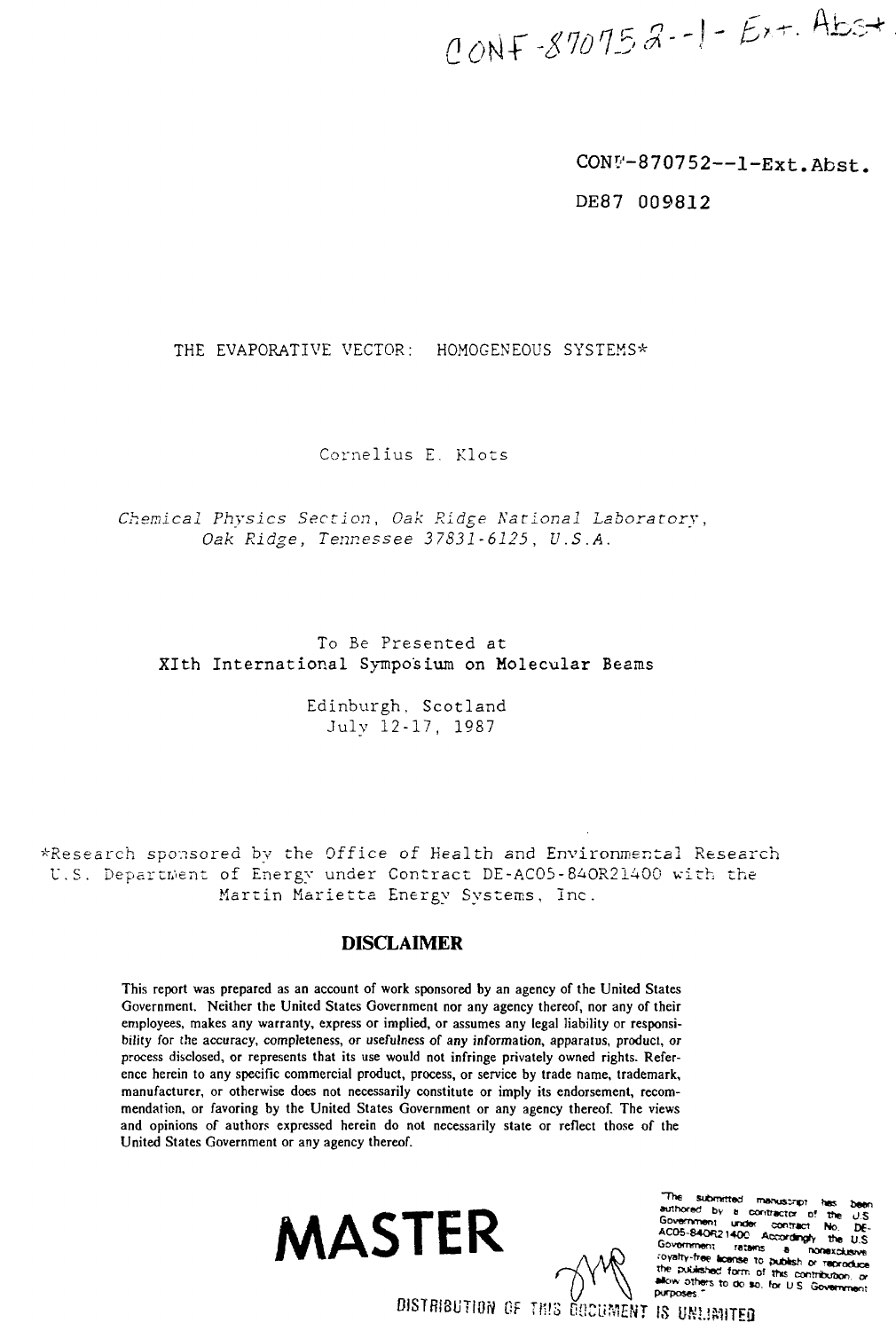# THE EVAPORATIVE VECTOR: HOMOGENEOUS SYSTEMS<sup>\*</sup>

Cornelius E. Klots Chemical Physics Section, Oak Ridge National Laboratory Oak Ridge, Tennessee 37831-6125, U.S.A.

#### Introduction:

Molecular beams of van der Waals molecules are i.he subject of much current research. Among the methods used to form these beams, three - sputtering, laser ablation, and the sonic nozzle expansion of neat gases -will yield what are now recognized to be "warm clusters." They will contain enough internal energy to undergo a number of first-order processes, in particular that of evaporation.

Because of this evaporation and its attendant cooling, the properties of such clusters will be time-dependent. We shall review what has been learned about the states of matter which can be arrived at via an evaporative vector on a typical laboratory time-scale. Recent contributions by the author will be stressed. Topics will include the (1) temperatures, (2) metastability, (3) phase transitions, (4) kinetic energies of fragmentation, and (5) the expression of magical properties, all for evaporating homogeneous clusters.

#### Temperatures:

In 1982 Gspann<sup>1</sup> suggested that large isolated clusters could be characterized by the criterion that their rate constant for subsequent evaporation be the leciprocal of the time since their formation. Using an approximate (and somewhat ambiguous) model for evaporation, he suggested the relation:

$$
\Delta E_{\text{evap}} / RT \approx \text{constant} \tag{1}
$$

and shoved that the available data were in close accord with his estimate of its constant. Equation (1) was rediscovered by Klots several years later.  $2.3$ this time empirically. Explicit calculations of evaporative rate constants, based on little more than microscopic reversibility, suggested its existence.

This relation can be most simply understood as a reflection of the Trouton-Hildebrand Rule. It should thus be most applicable to the liquid rather than a crystalline phase, although the initial investigations glossed over this difference. It is now understood<sup>4</sup> that such a relation can not be simultaneously applicable to both liquid and crystalline phases separately. It is nevertheless also understood that, on a time-scale of tens of microseconds. their respective "constants" will scarcely differ by ten percent. The relation

$$
\Delta E_{evap}/RT = 25 \pm 2 \tag{1a}
$$

<sup>\*</sup> Research sponsored by the Office of Health and Environmental Research, U.S. Department of Energy under contract DE-AC05-84OR21400 with the Martin Marietta Energy Systems, Inc.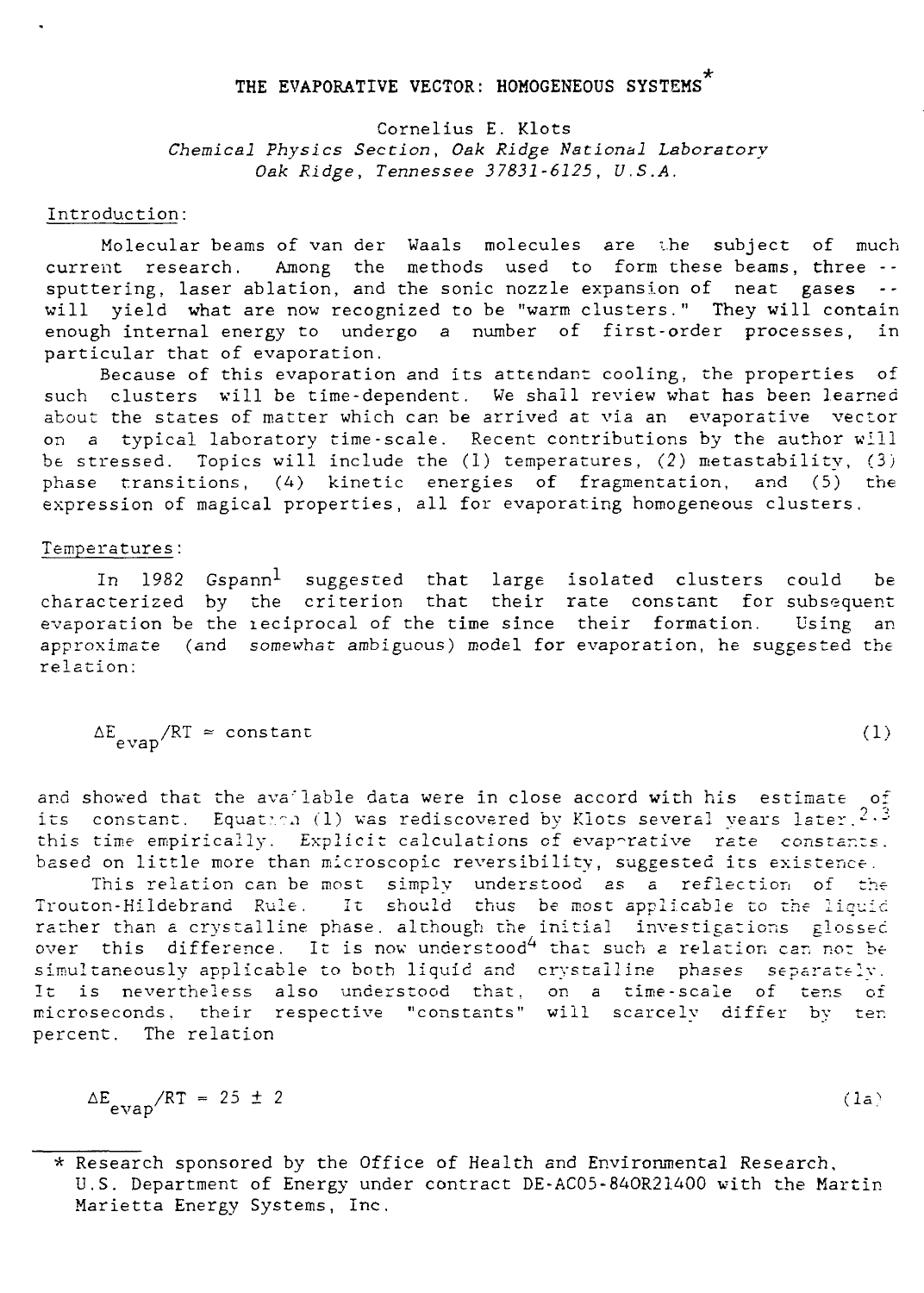should thus subtend most clusters for which Gspann's basic assumption is valid.

Previous work has also glossed over the question of how a relation such as Eq. (1) can generally pertain, independently of cluster size. Thus a larger aggregate, with its larger surface area, would seem to require a lower temperature to maintain a given rate of evaporation.

This expectation is mitigated however by two circumstances. The required energy of evaporation decreases with decreasing cluster size,  $2$  a trend which  $\pi$ ill tend to offset the surface area argument. Secondly, the empirical observation of Ref. (2) was actually that

$$
\Delta E / R (TT_f)^{\frac{1}{2}} \approx \text{constant} \tag{1b}
$$

where T,  $T<sub>F</sub>$  are the "temperatures" before and after evaporation. For small aggregates they can differ substantially. With this added understanding Eq. (1) can then be quite broadly applicable.

It is, incidentally,  $T_f$  which can be measured by the kinetic-energy release upon evaporation, as described below.

#### Kinetic Energies of Evaporation:

It is believed<sup>2</sup> that a population of an evaporating species will be better described by an evaporative than a canonical ensemble. The concept of temperature is then never strictly applicable. This becomes especially acute for small clusters. Nevertheless, a second kind of "thermometer" may still be used. The distribution of kinetic energies with which fragments leave an evaporating body with a well-defined temperature will be given by

$$
p(\epsilon) - \epsilon \cdot \exp(-\epsilon/kT) \tag{2}
$$

This can then be used to assign a temperature for the low-energy edge of ar. evaporative 'ensemble. The available data are consistent<sup>3</sup> with the temperatures of Eq. (1).

A rotationally-cold and otherwise quiescent cluster (such as obtained from seeded-nozzle expansions) may be photo-stimulated into evaporation if it contains a chromophore. The resulting kinetic energy distribution will. because of the absence of initial angular momentum, be different from Eq.  $(2)$ and instead of the form:

$$
p(\epsilon) - \exp(-\beta \epsilon) - \exp(-6\beta \epsilon)
$$
 (3)

The difference between Eqs. (2) and (3) should be operationally discernible.

 $\overline{2}$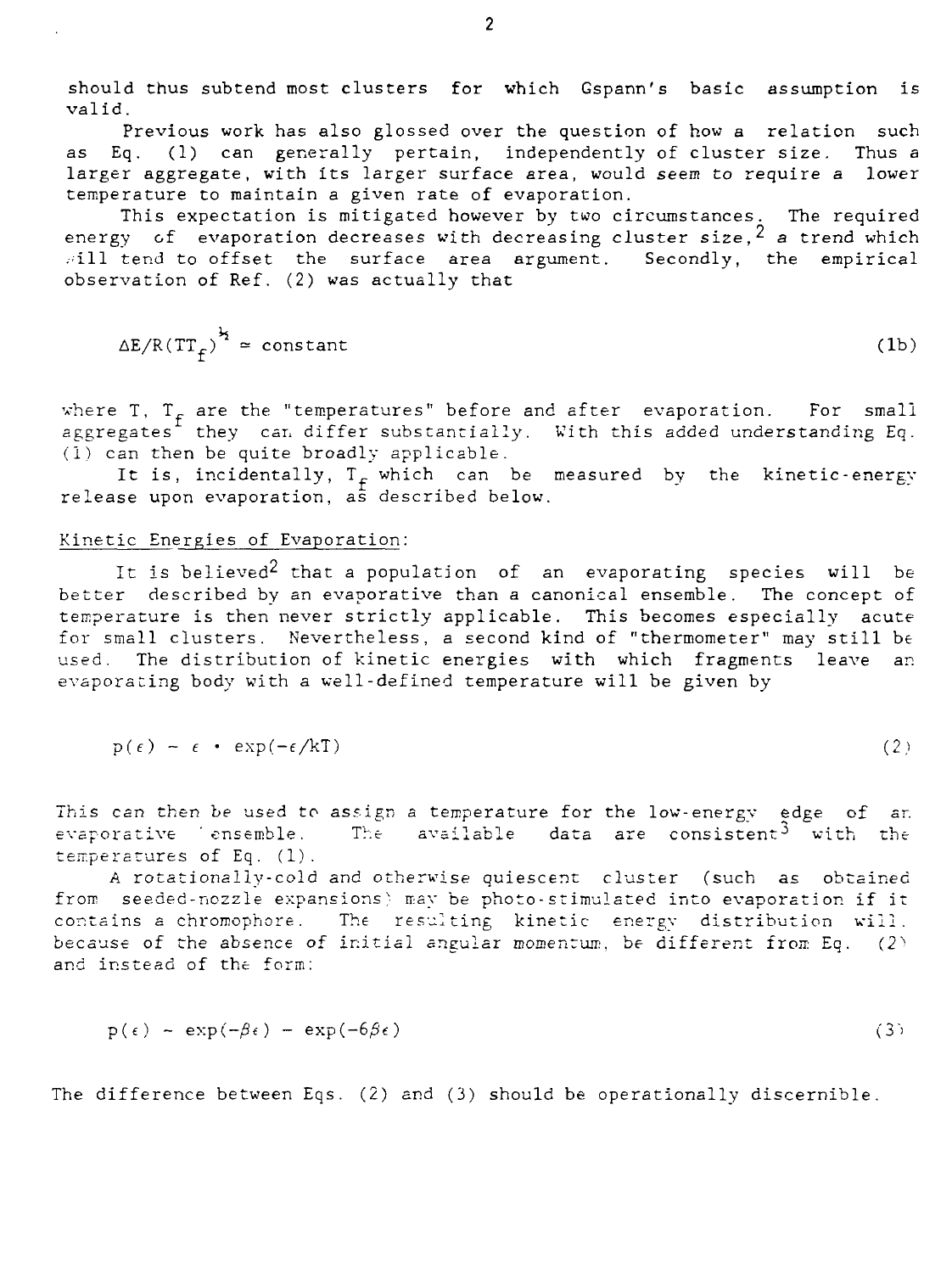#### Metastable Abundances;

L

Metastable evaporation from a cluster beam is a direct consequence of Gspann's assumption. It is in fact just this evaporation which Eq. (2) purports to describe. A universal relation

$$
-\delta \ln P_{\alpha}(t)/\delta \ln t \approx 6 \times 10^{-3}(\alpha) \tag{4}
$$

describing the time-decay of an isolated population P of clusters containing  $\alpha$  monomeric units, has been discovered. $^2$  The constant on the right-hand side of Eq. (4) is closely linked with that of Eq. (1) and thus is also  $a$  (weak) function of the pertinent time-scale. Supporting evidence for this relation has been cited. $<sup>2</sup>$ </sup>

#### Phase Transitions:

Clearly one must not suppose that a liquid-like cluster, upon cooling to a nominal melting temperature, will automatically freeze. The heat of fusion would warm the "crystal" to some higher and quite arbitrary temperature.

A recent investigation<sup>4</sup> has suggested a different scenario. Supercooling of a liquid-like cluster occurs down to a temperature typically twenty percent below the melting point. When an energy-conserving isomerizatior. would also conserve entropy, freezing occurs. It is then rendered permanent as rapid evaporation lowers the momentarily elevated temperature.

Although all existing data are apparently consistent with this criterion, no strong test of it has yet been devised.

### Magical Properties:

Local "aberrations" in either the abundances or the metastable fragility of clusters, as a function of their size, are often taken as evidence for magic numbers. It has been shown $^{\omega}$  how indeed small deviations from continuum theory can be magnified by the appropriate Carnot-Kelvin factors into consequences of macroscopic proportions. An interesting example is offered bv the results presented by the Bielefeld group two years ago at Cannes.<sup>5</sup> They have been interpreted<sup>2</sup> as a consequence of an 0.1 eV even-odd alternation in the ionization potentials of copper clusters.

#### Prognosis:

We may anticipate the further quantification of magical properties of clusters. Of possibly greater interest, however, will be the insights that the study of perfectly ordinary clusters may bring to perfectly ordinary processes in physical chemistry. Phase transitions in isolated aggregates are clearly nontrivial; the propensity<sup>b</sup> for assuming cubic structures, for example, calls for explanation. The panoply of phenomena which can arise in mixed systems has hardly been touched upon.